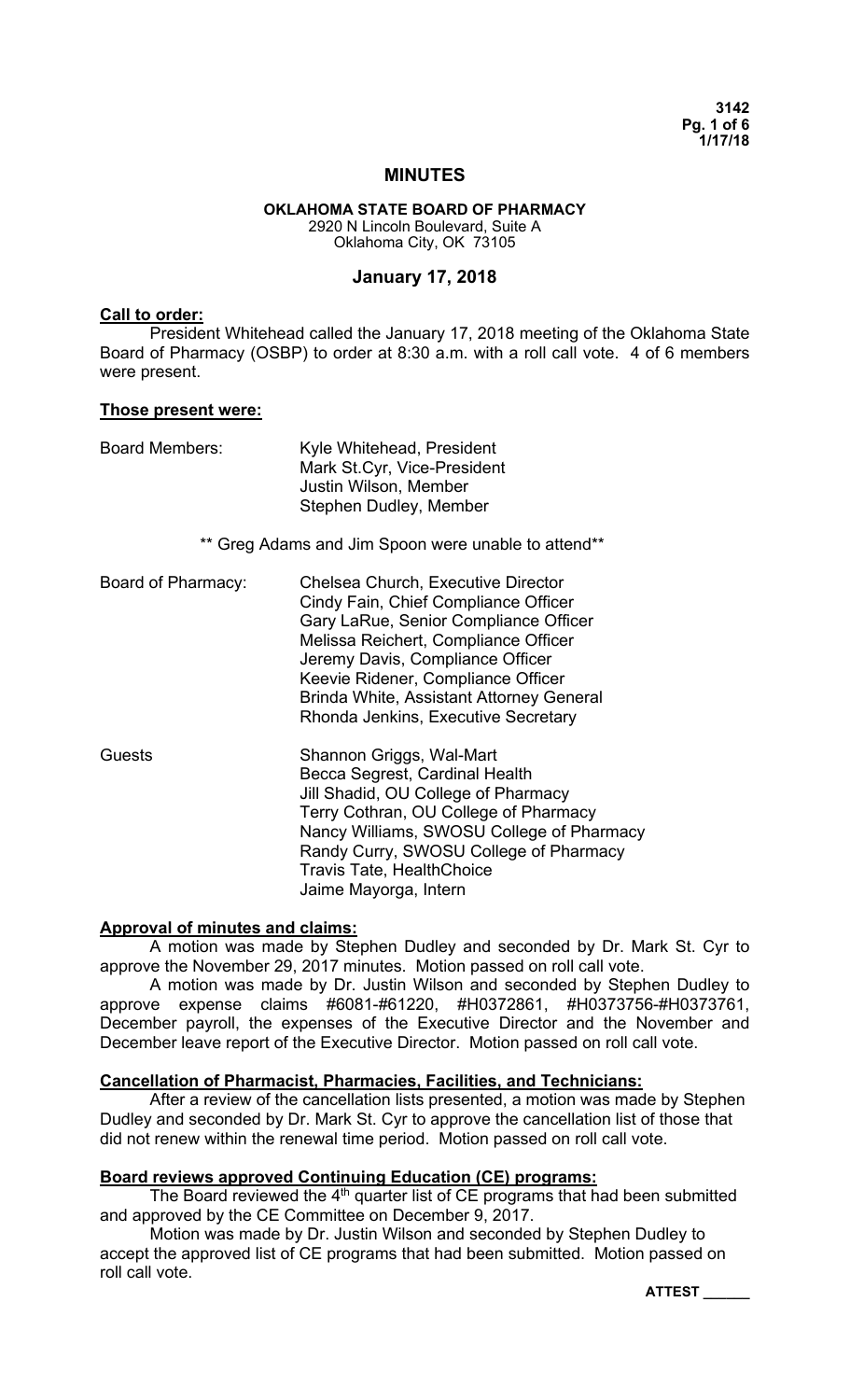# **Board reviews request from Terry Simonson:**

 The Board reviewed a request from Terry Simonson, Director of Governmental Affairs of Tulsa County. Mr. Simonson had made a presentation to the Board at the November meeting requesting the Boards' support on the mission of the Tulsa County Opioid Task Force regarding mandatory e-prescribing of CDS prescriptions.

 After a brief discussion with the Executive Director, the Board agreed that they would agree to endorse the concept of e-prescribing but they cannot endorse a specific measure until they see the legislation.

#### **Board sets future Board meetings:**

The Board scheduled Wednesday June 13, 2018 as a Board meeting.

### **Executive Director gives Agency report:**

### **Building Report:**

 Executive Director, Chelsea Church, reported that Terracon is still in the process of reviewing the documents from Krittenbrink and Diversified and that we hope to have their report within the month and then begin forensic testing. It is possible that we may be looking at litigation to get the building fixed. She reported that she and the Assistant Attorney General are looking at options.

 Director Church noted that the staff attended an Active Shooter training session last month. She stated that after the training we realize that the building should be much more secure and stated that she is in the process of getting bids for limited building access capabilities, alarm system, mylar security film for glass entry areas, solid wood doors and other security details.

# **Spring Critical Mission Meetings:**

 Director Church reminded the Board of some spring critical mission meetings that will be coming up that she and some Board members will be attending. APHA will be March 16-19, 2018 in Nashville, TN; OSHP Annual Meeting will be April 13, 2018 in Oklahoma City; NABP Meeting will be May 5-8, 2018 in Denver, CO and the ASHP Annual Meeting will be June 2-6, 2018 in Denver, CO. Dr. Justin Wilson and Stephen Dudley will be attending the NABP meeting in Denver, CO.

# **MHSAS-OSBP Opioid Continuing Education:**

 Director Church stated that the Board will be having a continuing education conference titled "The Opioid Epidemic: What Pharmacists Need to Know". She noted that we are receiving some funding from Mental Health and Substance Abuse Services (MHSAS) to provide a 6-hour CE conference in both Oklahoma City and Tulsa. The speakers include Dr. Jason Beaman, a physician and faculty member of OSU-Tulsa Medical School to discuss the pathophysiology of addiction and treatment options; Jessica Hawkins from MHSAS to discuss naloxone and the outreach programs; Burl Beasley, a pharmacist from Oklahoma Health Care Authority to discuss how the Healthcare Authority is fighting the opioid epidemic in Oklahoma; and Dr. Church to discuss the Boards perspective of addiction and diversion. The Tulsa conference is scheduled for Friday March 9, 2018 at the Schusterman Center and the OKC conference is scheduled for March 30<sup>th</sup> at the Moore Norman Technology Center in Moore. Registration will begin at 8:00 am. Presentations will be from 9:00 am to 12:00 pm, then break for lunch from 12:00 p.m.1:30 p.m. and return for presentations from 1:30 p.m.-4:30 p.m.

# **OK Commission on Opioid Abuse:**

 Director Church reported that the commission met on December 19, 2017 and again on January 11, 2018 to finalize the recommendations and rule/statutory changes. She noted that it is the recommendation of the committee to have mandatory e-prescribing of CDS medications. Another

**ATTEST \_\_\_\_\_\_**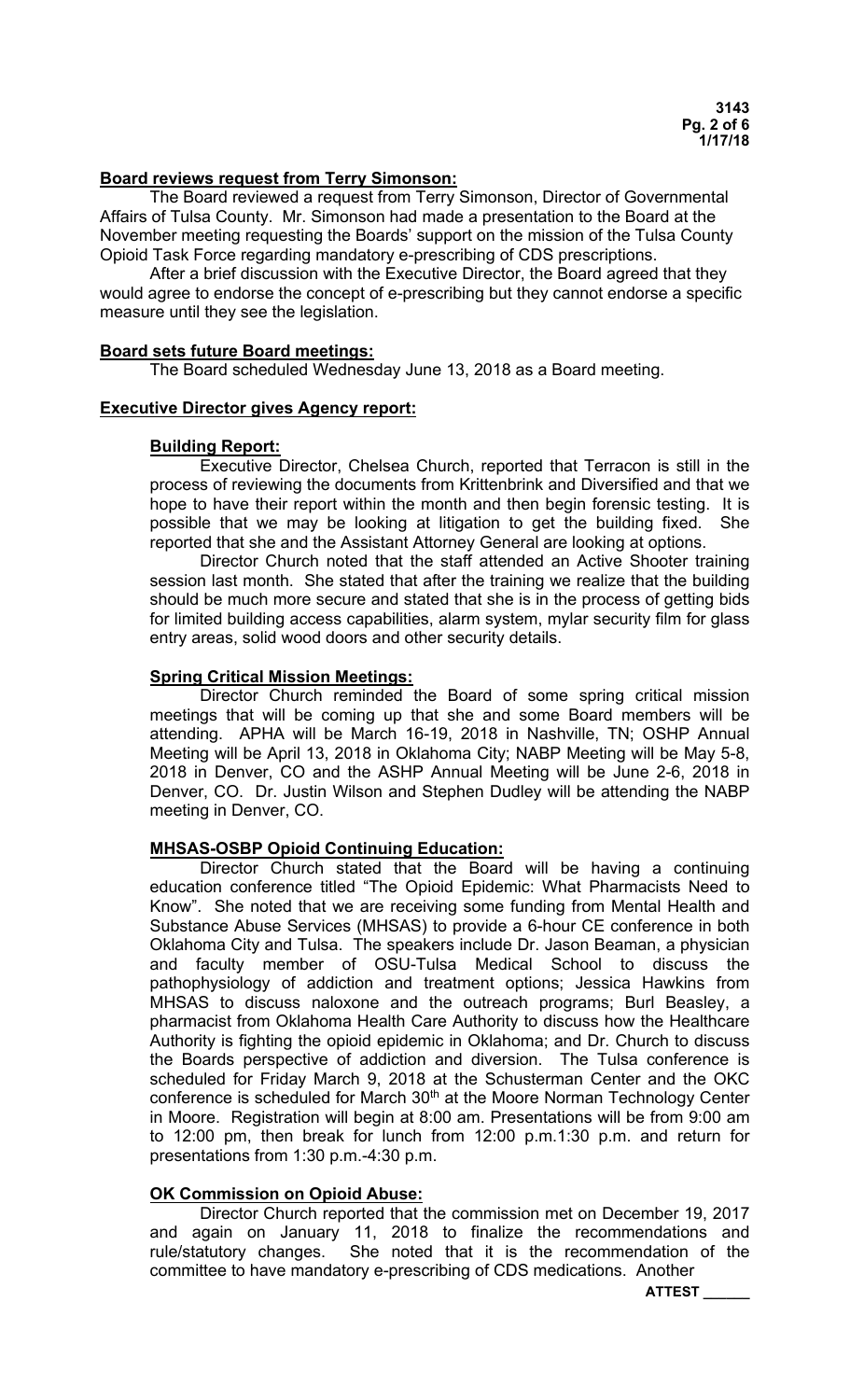mandate will be at least a one-hour CE requirement for prescribers and pharmacists about addiction and diversion. The last commission meeting will be on January 23, 2018 for a press conference, committee dinner and public talk by the author of the book, *Dreamland*, Mr. Sam Quinones. This will be held at the OK History Center Chesapeake Room.

# **Employee Recognition Dinner:**

 Director Church noted that she would like to host an employee recognition dinner sometime in February. She stated that she would keep the Board informed.

# **Strategic Planning Retreat:**

 Director Church noted that she has been in contact with a facility in Tulsa to possibly schedule a strategic planning retreat. She stated that she is still looking for facilitators and would keep the Board informed.

# **TALKOM:**

 Director Church stated that she is planning to have the TALKOM meeting the last week of April or possibly the first week of May.

# **Staff Changes:**

 Director Church stated that Susan Dozal will be retiring next month after 27 years of working for the Board. Her last day will be February 2, 2018. She stated that Ms. Dozal has been an asset to the Board and will be greatly missed.

# **Legislative Update:**

 Director Church asked Board lobbyist, Jimmy Durant, to provide an update on the pending issues with legislation.

# **P-4 Students:**

The Director noted that there are students from both the University of Oklahoma and Southwestern Oklahoma State University Colleges of Pharmacy attending the Board meeting. All students will attend a Board meeting during their final year of college.

# **Board interviews Reciprocity applicants:**

 The Board was called to order to interview nine (9) Reciprocity applicants All applicants had taken and passed the Oklahoma Multi-State Jurisprudence Exam.

|                        | <b>Reciprocities:</b> |                         |    |
|------------------------|-----------------------|-------------------------|----|
| Lewis Belcher          | IN                    | Jennifer Hunt           | GA |
| <b>Heather Dilmore</b> | AL                    | <b>Tyler Micsky</b>     | A/ |
| Nhu Mai Ha             | OR                    | Donna Smith             | GA |
| <b>Michael Hearn</b>   | TХ                    | <b>Shannon Williams</b> | OΗ |
| Joshua Heiblum         | H.                    |                         |    |

# **OSBP vs. Brittney Anduze, Technician #10478, Case No. 1493:**

 The Board was called to order by President Whitehead to hear the case of Brittney Anduze. Ms. Anduze was not present. Registration Secretary, Rhonda Jenkins testified that she had been properly notified. Walgreens Asset Protection Manager Mike Shaeffer testified for the Board.

 Assistant Attorney General Brinda White presented the Board with the Complaint for review. A Walgreens co-worker observed Ms. Anduze putting cosmetic products into her purse at Walgreens. Mike Shaeffer interviewed Ms. Anduze with the pharmacy manager present. Ms. Anduze admitted in a voluntary statement to stealing merchandise totaling a value of approximately \$52.83. Ms. Anduze was terminated from Walgreens for theft of merchandise.

Motion was made by Dr. Justin Wilson and seconded by Stephen Dudley that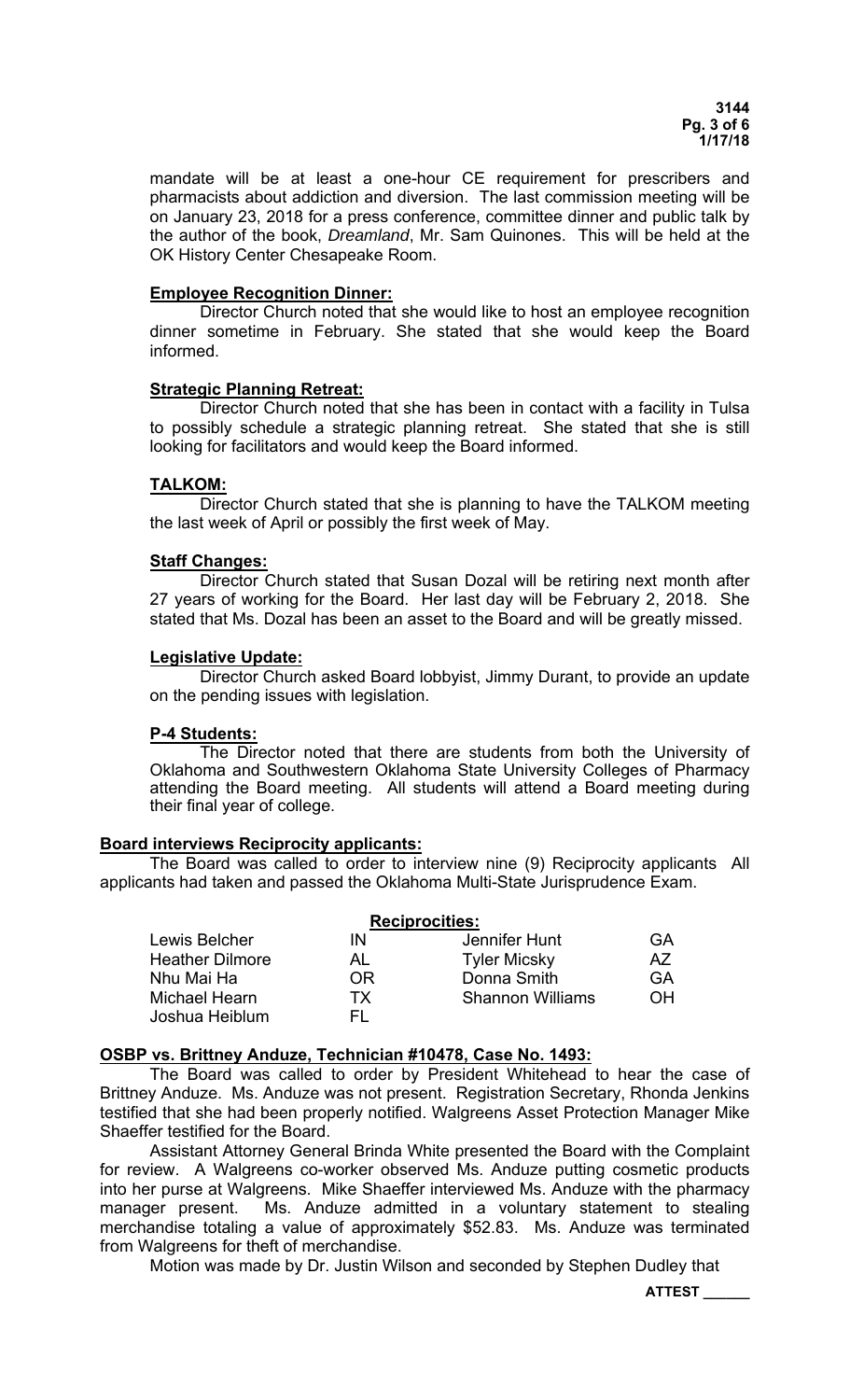based on the clear and convincing evidence presented, Ms. Anduze be found guilty as charged. Motion passed on roll call vote.

 Motion was made by Dr. Justin Wilson and seconded by Stephen Dudley that the technician permit of Brittney Anduze be revoked. Motion passed on roll call vote.

# **OSBP vs. Shayla Howard, Technician #22789, Case No. 1494:**

 The Board was called to order by President Whitehead to hear the case of Shayla Howard. Ms. Howard was not present. Registration Secretary, Rhonda Jenkins testified that she had been properly notified. Walgreens Asset Protection Manager Susan Factor testified for the Board.

 Assistant Attorney General Brinda White presented the Board with the Complaint for review. Walgreens store manager contacted Ms. Factor and reported that he had observed small cash shortages due to employee theft. A review of surveillance by Ms. Factor showed that when Ms. Howard was working in the photo department processing a "no sale" transaction, she leaned over the till and then placed her hand into her pocket as she walked away from the register. Ms. Factor interviewed Ms. Howard with the store manager present. Ms. Howard admitted to theft of cash both verbally and in a voluntary written statement. Ms. Howard was terminated from Walgreens for theft.

 Motion was made by Stephen Dudley and seconded by Dr. Mark St. Cyr that based on the clear and convincing evidence presented, Ms. Howard be found guilty as charged. Motion passed on roll call vote.

 Motion was made by Stephen Dudley and seconded by Dr. Mark St. Cyr that the technician permit of Shayla Howard be revoked. Motion passed on roll call vote.

### **OSBP vs. Terrie Kriley, Technician #22928, Case No. 1481:**

 The Board was called to order by President Whitehead to hear the case of Terrie Kriley. Ms. Kriley was not present but it was determined that she had been properly notified.

 Assistant Attorney General Brinda White presented the Board with the Complaint for review. Due to a pattern of small negative adjustments on controlled dangerous substances (CDS), drug counts were initiated. Video surveillance showed Ms. Kriley filling a Hydrocodone prescription, leaving some tablets in the tray, pouring the pills from the tray into her hand and then placing her hand in her smock pocket. In an interview by the store manager and loss prevention, Ms. Kriley admitted both verbally and in a written voluntary statement to theft over a two month period of various strengths of Hydrocodone and Oxycodone. Ms. Kriley was terminated for Walgreens for theft of CDS.

 Ms. White then presented the Board with an Agreed Order that had been signed by Ms. Kriley. By signing the Agreed Order, Ms. Kriley admits to guilt on all counts and accepts revocation of her technician permit.

 Motion was made by Stephen Dudley and seconded by Dr. Mark St. Cyr to accept the Agreed Order. Motion passed on roll call vote.

# **OSBP vs. Robert Murdock, Technician #22924, Case No. 1496:**

 The Board was called to order by President Whitehead to hear the case of Robert Murdock. Mr. Murdock was not present. Registration Secretary, Rhonda Jenkins testified that he had been properly notified. Wal-Mart Asset Protection Manager Ron Larkin testified for the Board.

 Assistant Attorney General Brinda White presented the Board with the Complaint for review. The pharmacy manager reviewed video tape of activities to determine if a patient had picked up that patient's Alprazolam 1mg prescription. The manager noticed two associates at the pharmacy register during the time frame the prescription was sold. The video showed an associate ringing up the prescription and Mr. Murdock paying for it. Both individuals were interviewed by the pharmacy manager and Mr. Larkin. Mr. Murdock stated that he purchased the prescription and when asked if he knew the patient he stated that he did not but that he felt sorry for the man because he could not pay for it. The manager turned the investigation over to Market Asset Protection Manager, Becky Berry and Mr. Larkin. Ms. Berry and Mr. Larkin interviewed both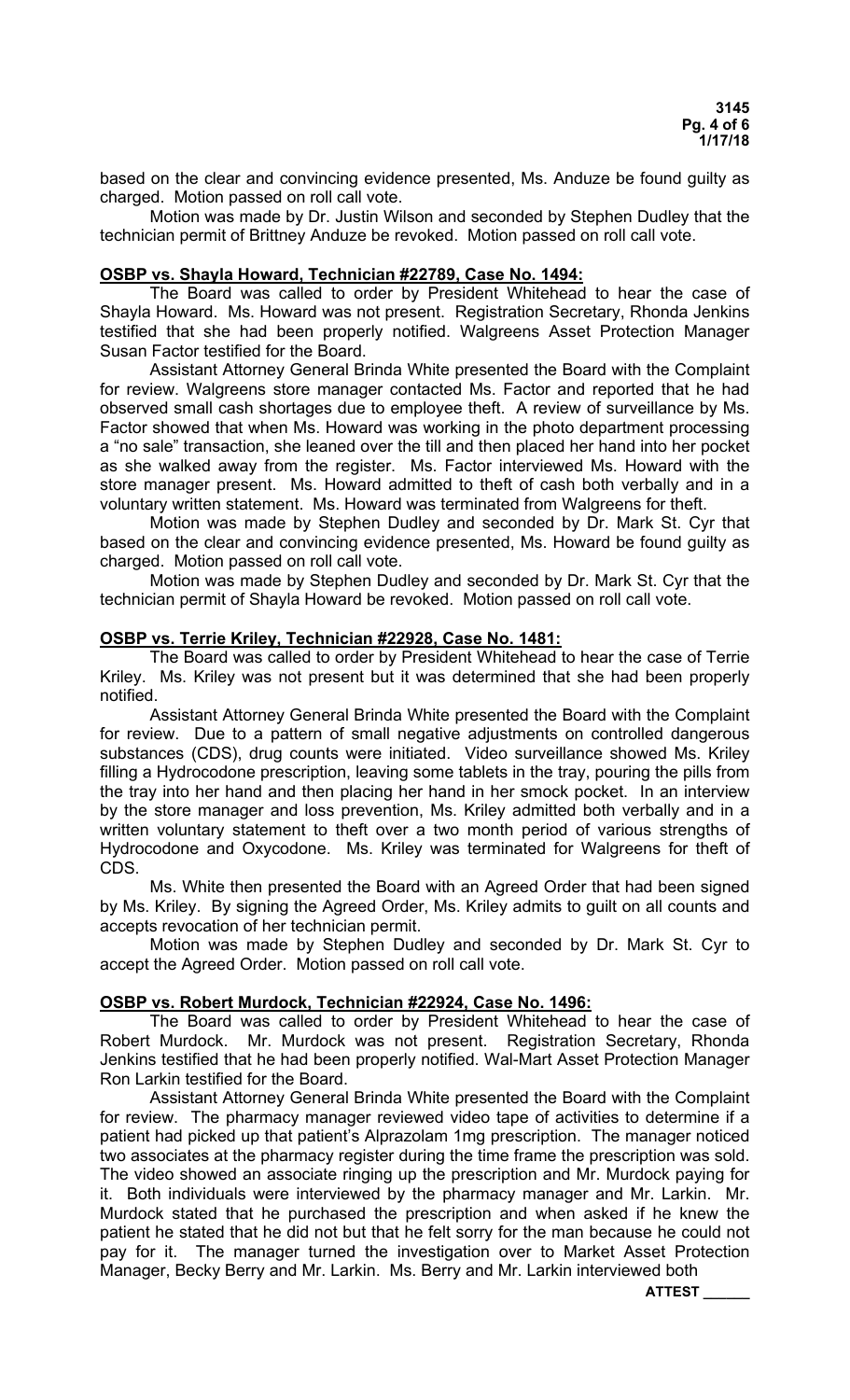associates again. The associate who rang up the prescription alleged that Mr. Murdock told him he felt sorry for the customer and that he was going to pay for it and provide it to the customer. During the interview, Mr. Murdock admitted that he did not know the customer and that the customer had called earlier in the day and asked that the prescription be put "on hold". Mr. Murdock instead released the prescription to fill, purchased it and took it home. He stated that he removed the customer's label from the vial. Mr. Murdock wrote a voluntary statement admitting to the theft.

 Motion was made by Dr. Mark St.Cyr and seconded by Stephen Dudley that based on the clear and convincing evidence presented, Mr. Murdock be found guilty as charged. Motion passed on roll call vote.

 Motion was made by Dr. Mark St.Cyr and seconded by Stephen Dudley that the technician permit of Robert Murdock be revoked. Motion passed on roll call vote.

# **OSBP vs. Victoria Moore, Technician #23454, Case No. 1499:**

 The Board was called to order by President Whitehead to hear the case of Victoria Moore. Ms. Moore was not present but it was determined that she had been properly notified.

 Assistant Attorney General Brinda White presented the Board with the Complaint for review. Asset Protection Manager, Mike Schaeffer was informed by the store manager that he had observed some cash shortages occurring on the pharmacy registers. He stated that the shortages started occurring in late October, which is when Ms. Moore started working in the pharmacy. Mr. Schaeffer interviewed Ms. Moore with the store manager present. Ms. Moore admitted in a voluntary written statement to stealing cash from the registers in the pharmacy. Ms. Moore was terminated for theft.

 Ms. White then presented the Board with an Agreed Order that had been signed by Ms. Moore. By signing the Agreed Order, Ms. Moore admits to guilt on all counts and accepts revocation of her technician permit.

 Motion was made by Stephen Dudley and seconded by Dr. Justin Wilson to accept the Agreed Order. Motion passed on roll call vote.

# **OSBP vs. Absolute Veterinary Compounding Pharmacy, #99-7495, Case No. 1498:**

 The Board was called to order by President Whitehead to hear the case of Absolute Veterinary Compounding Pharmacy. PIC and owner, Tim Hayes and owner Michael Russin were present and chose to appear without Counsel.

 Assistant Attorney General, Brinda White presented the Board with the Complaint for review. Absolute Veterinary Compounding Pharmacy was charged with multiple violations of state and federal regulations and rules including incorrectly filling or misfilling a prescription or drug order which departs from the standards of care ordinarily exercised by a registrant with proof of actual injury not having to be established.

 Ms. White then presented the Board with an Agreed Order. If the Board accepts the Agreed Order, Absolute Veterinary Compounding Pharmacy would agree to the following: Absolute Veterinary Compounding Pharmacy neither admits nor denies guilt on all four (4) counts. The pharmacy would agree to probation for one (1) year until January 17, 2019. The pharmacy agrees to pay a fine of \$1000.00 per count for a total fine of \$4000.00 which is due January 17, 2018.

 Motion was made by Stephen Dudley and seconded by Dr. Mark St. Cyr to accept the Agreed Order. Motion passed on roll call vote.

# **Board discusses request from NexGen Compounding Pharmacy:**

 The Board was called to order to hear the request of NexGen Compounding Pharmacy. NexGen Compounding Pharmacy owner(s) Tim Hays, D.Ph. and Michael Russin were present for questions.

 After a brief discussion a motion was made by Dr. Justin Wilson and seconded by Dr. Mark St.Cyr to accept the new license application pending inspection by the Oklahoma Board inspectors. If the inspection passes, the Board would then grant a sterile compounding license. Motion passed on roll call vote.

**ATTEST \_\_\_\_\_\_**